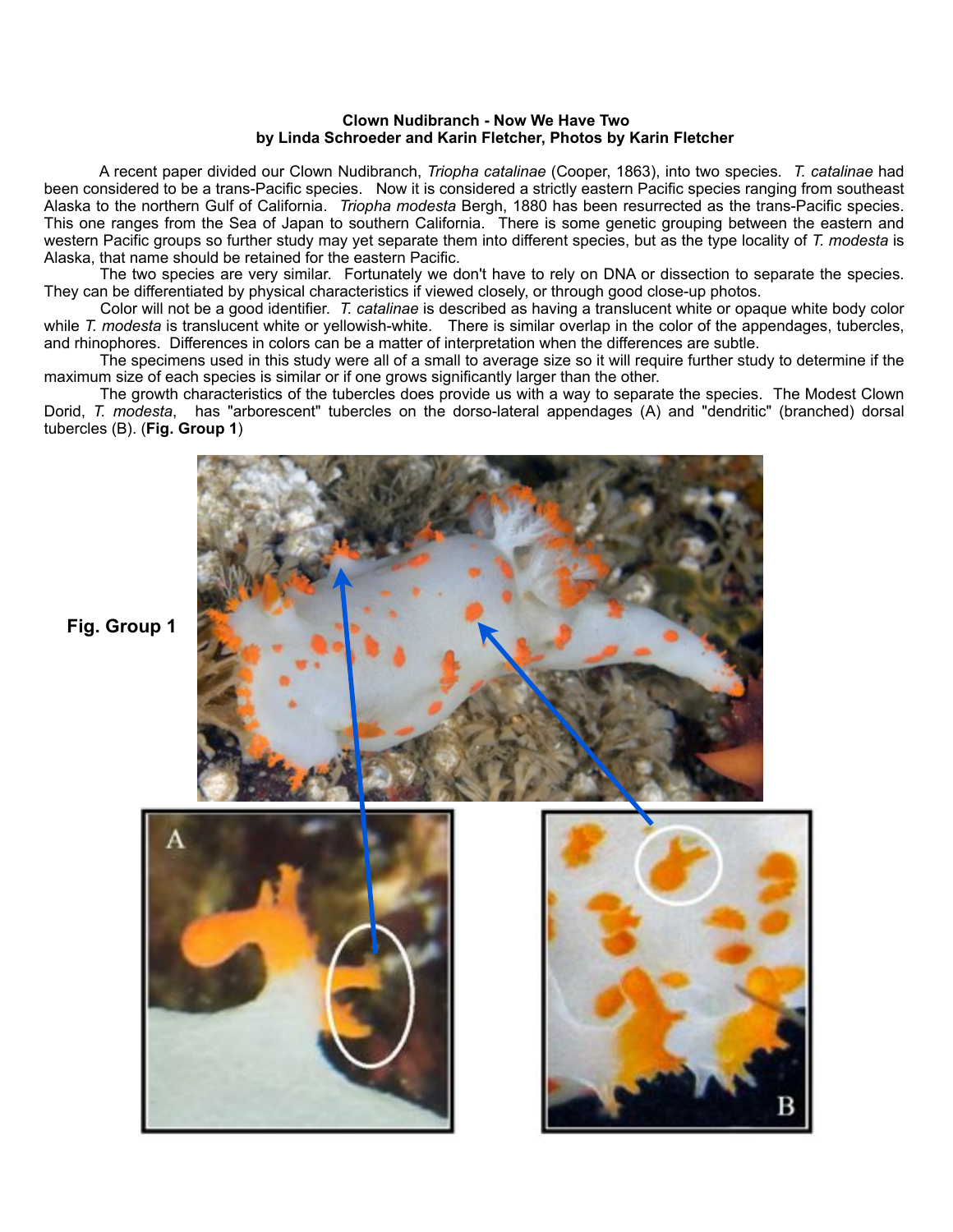The Catalina Clown Dorid, *T. catalinae* has only small bumps on the dorso-lateral appendages (A) and the orange tubercles on the bodies are knobby but not branched (B). (**Fig. Group 2**)



 After reviewing numerous photos several photographers had taken of the Clown Nudibranch throughout the Salish Sea, it seems clear that *T. modesta* is the more common species locally. *T. catalinae* accounted for only 1.5% of the photos. While *T. modesta* was abundant, *T. catalinae* was noted for sightings in Barkley Sound and Victoria in British Columbia and in Washington it was noted at Neah Bay, Salt Creek Recreational Area, Port Townsend, the San Juan Islands and at the